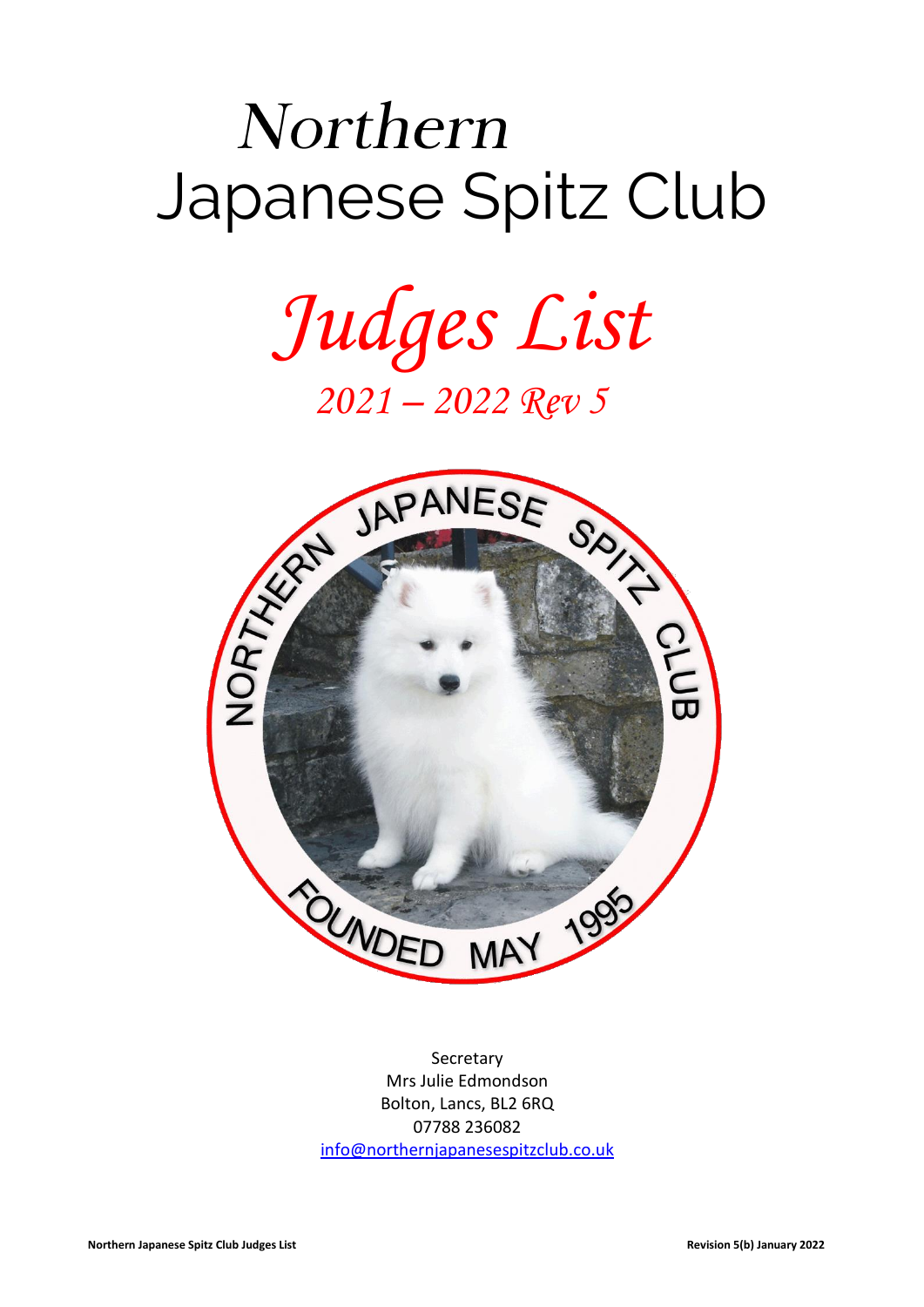## **'A1' List Breed Specialist**

| <b>Name</b>          | <b>Prefix</b>    | <b>Telephone No.</b> | <b>Email Address</b>            |
|----------------------|------------------|----------------------|---------------------------------|
| Aston Mr R           | <b>GLAMGLOW</b>  | 0797 155 4974        | eternalpride@hotmail.co.uk      |
| Bliss Mrs S C        | <b>CHARNEY</b>   | 0136 724 1063        | stephanieblisscharney@gmail.com |
| Craig-Woodward Mrs M | <b>HOUNDBRAE</b> | 0138 686 0092        | mcraigspitz@yahoo.co.uk         |
| Foster Mrs K         | <b>FOSKARS</b>   | 0174 987 0192        | foskar@btconnect.com            |
| Parnham Mrs T        | NIMSFEILDE       | 0145 386 0516        | tparnham@hotmail.co.uk          |
| Peach Mrs E M        | <b>ROSDYKE</b>   | 0177 584 0800        | Jimpeach381@btinternet.com      |
| Peach Mr H J         | <b>ROSDYKE</b>   | 0177 584 0800        | Jimpeach381@btinternet.com      |
| Smith Mrs L          | <b>ALKOLA</b>    | 0177 571 0219        | alkola@hotmail.co.uk            |
| Woodhouse Mrs N      | <b>MELINAS</b>   | 0793 930 5018        | nadia@japspitz.co.uk            |

## **'A1' List Breed Specialist (Overseas)**

| <b>Name</b>          | Prefix        | Telephone No.  | <b>Email Address</b> |
|----------------------|---------------|----------------|----------------------|
| Emery Mrs Rose-Marie | <b>ROWLEY</b> | 0046 1635 5095 | rowleys@hotmail.com  |

## **'A1' List Non-Breed Specialist**

| <b>Name</b>              | <b>Prefix</b>     | <b>Telephone No.</b> | <b>Email Address</b>                |
|--------------------------|-------------------|----------------------|-------------------------------------|
| <b>Ball Mr T B</b>       | <b>KAITAK</b>     | 0182 771 2048        | kaitaksharpei@aol.com               |
| Cartledge Mrs C E        | <b>RYSLIP</b>     | 0134 442 4144        | info@ryslip.com                     |
| Cavill Mr D              | <b>TOVERI</b>     | 0870 730 8432        | mail@davidcavill.co.uk              |
| Cocozza M Mr             | <b>FREECLOUD</b>  | 0207 565 0041        | freecloud1@aol.com                  |
| Daltrey Mr J B           | BANANADANCE       | 0163 436 4539        | jonathan@bananadance.com            |
| Day Mr R D               | <b>RISEPARK</b>   | 0121 780 4030        | barryday@risepark.com               |
| Deats Ms M B             | <b>ARADET</b>     | 01842 828226         | schiptoaradet@yahoo.com             |
| Dunhill Mrs E            | <b>VORMUND</b>    | 0177 786 0852        | lizdunhill@tiscali.co.uk            |
| Fitzgibbon Mrs H         | SMILIESAM         | 0133 285 0851        | smiliesam@hotmail.com               |
| Hall Mr S                | SHENEDENE         | 0125 485 3526        | secretary@blackpooldogshow.plus.com |
| Harding Mr P             | PRINGHAM          | 0151 430 7698        | pringham@bulldogsuk.freeserve.co.uk |
| <b>Holland Mr A</b>      | <b>SCHOJAN</b>    | 0788 509 9485        | schojan@compuserve.com              |
| Horswell Mr J            | DRAKESLEAT        | 0151 967 4059        | jeff.horswell@virginmedia.com       |
| Hughes Mrs C             | <b>ROSENDALE</b>  | 0163 977 4222        | rosendale@live.co.uk                |
| Kane Mr F                | <b>HIRONTOWER</b> | 0164 248 5895        | frank.kane@virgin.net               |
| Lilley Mrs G J           | <b>KENSING</b>    | 0140 382 2222        | gjlilley@btinternet.com             |
| Mather Mr TD             | <b>BARKLOTS</b>   | 0151 486 3570        | barklots@btinternet.com             |
| Mulholland Mrs M E       | <b>MARISCAT</b>   | 0162 372 098         | memulholland@aol.com                |
| Nathan Mr K A            | SUPERNOVA         | 0162 372 0987        | kanathan@aol.com                    |
| Oldham Mr R              | <b>TOWMENA</b>    | 0190 972 2141        | rod@mallardart.com                  |
| Patterson Mr E M         | CAMARGUE          | 0167 053 1713        | ernip321@aol.com                    |
| Peak Mrs J               | <b>BAYARD</b>     | 0197 287 3232        | jill@bayardbeagles.co.uk            |
| Reed-Peck Mrs M          | <b>BYQUY</b>      | 0122 381 2105        | byquy@tiscali.co.uk                 |
| Sargent Ms M             | <b>TEGWANI</b>    | 0153 024 9904        | tegwani@aol.com                     |
| Sharpe-Bale Mrs J        | NERADMIK          | 0120 282 4368        | jsbneradmik@hotmail.co.uk           |
| Spavin Miss D            | <b>DIALYNNE</b>   | 0121 782 2639        | dspavin@aol.com                     |
| <b>Stannard Mrs L</b>    | <b>SHIARITA</b>   | 0126 025 2834        | lizstannard@onetel.com              |
| Thorn-Andrews Mrs Z      | <b>DRAKESLEAT</b> | 0150 582 0720        | zenadrakesleat@aol.com              |
| Williams-Wegmann Mrs VFD |                   | 0145 230 1332        | vanessashihtzu@o2.co.uk             |
| Wright Mr A              | SHARVAL           | 0130 449 3808        | albert@sharval.co.uk                |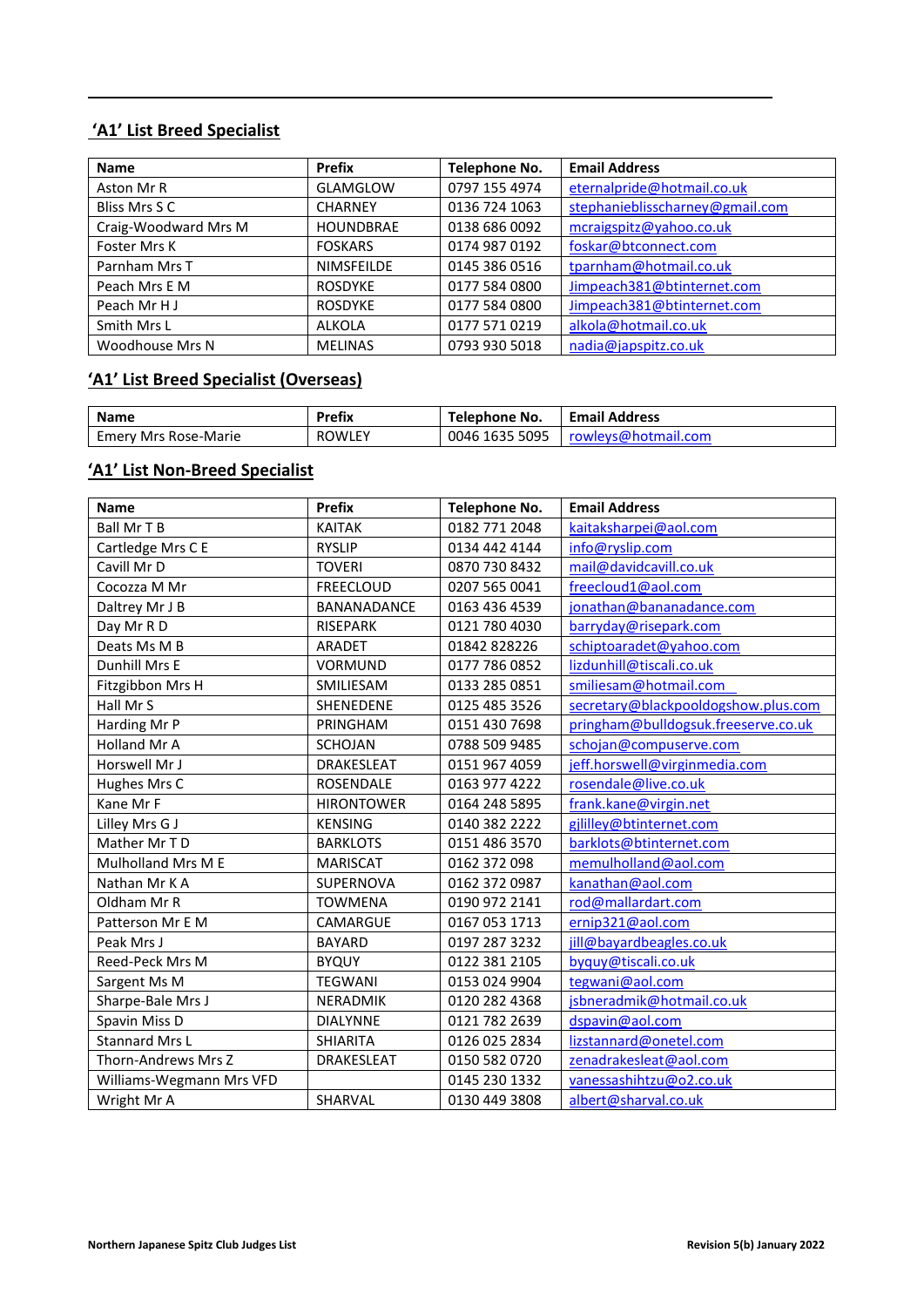## **'A1' List Non-Breed Specialist (Overseas)**

| Name         | <b>Prefix</b> | Telephone No.   | <b>Email Address</b>   |
|--------------|---------------|-----------------|------------------------|
| Hans Almgren | (Sweden)      | +46(0)8 550 380 | Hans.almgren@gmail.com |
|              |               | 28              |                        |
| Engh D V M   | (Norway)      | 00479 810 3092  | espenjet@omline.no     |

## **'A2' List Breed Specialist**

| Name | Prefix | Telephone No. | <b>Email Address</b> |
|------|--------|---------------|----------------------|
|      |        |               |                      |

#### **'A2' List Breed Specialist (Overseas)**

| <b>Name</b> | Drofiv<br>אווסי<br>_______ | Telephone No. | <b>Email</b><br>ldress<br>. |
|-------------|----------------------------|---------------|-----------------------------|
|             |                            |               |                             |

# **'A2' List Non-Breed Specialist**

| <b>Name</b>         | <b>Prefix</b>     | Telephone No. | <b>Email Address</b>      |
|---------------------|-------------------|---------------|---------------------------|
| <b>Bolton Mrs L</b> |                   | 01750 23321   | lorrainemakedds@gmail.com |
| Cox Mr L A S        | <b>VANITONIA</b>  | 01278 760210  | vanitoniapoodles@aol.com  |
| Curr Dr G G         | NATIMUK           | 0208 743 4073 | gegcurr@virginmedia.com   |
| McLeod Mr R         | <b>DUNLINE</b>    | 0163 388 9121 | dunlinedogs@aol.com       |
| Moir Miss L J       | <b>JANSANLEIS</b> | 0797 983 8517 | Imoir@btconnect.com       |

## **'A3' List Breed Specialist**

| Name                | Prefix    | Telephone No. | <b>Email Address</b>    |
|---------------------|-----------|---------------|-------------------------|
| Cree Mrs E          | KOBEYASHI | 01563 573526  | eileen.cree50@gmail.com |
| <b>Renaud Mrs E</b> | ELLENAUD  | 0138 873 1450 | ellenaud26@hotmail.com  |

### **'A3' List Non-Breed Specialist**

| Name             | <b>Prefix</b>   | Telephone No. | <b>Email Address</b>    |
|------------------|-----------------|---------------|-------------------------|
| James, Mr Mark W | <b>WATFRLFY</b> | 01536 762111  | waterley@f2s.com        |
| Ogden, Mr H      | BEAUVIEW        | 01451861127   |                         |
| Robertson Mr G   | SOLETRADER      | 01491836103   | gavinpbgy@gmail.com     |
| Thomson Mrs S    | TAMRAE          | 01506 826563  | tamrae@blueyonder.co.uk |

### **'B' List Breed Specialist**

| <b>Name</b>   | Prefix   | Telephone No.   | <b>Email Address</b>       |
|---------------|----------|-----------------|----------------------------|
| Aston, Mrs K  | GLAMGLOW |                 | eternalpride@hotmail.com   |
| Bowen Mrs A   | GLAMGLOW | 07771 259492    | adelbowen2003@yahoo.co.uk  |
| Canham Mrs Z  | ZURRAMAD | 07752 515441    | zoejade@live.com           |
| Chudley Mrs K | KABOCHA  | 07885 261137    | krystinachudley@gmail.com  |
| Jones, Miss L | LLWYNI   | 01244812431     | Iyndsey jones99@live.co.uk |
| Wade Mr J     | SAOIRIAN | 00353 1451 8344 | jameswade21@gmail.com      |

#### **'B' List Non-Breed Specialist**

| <b>Name</b>            | <b>Prefix</b>     | Telephone No. | <b>Email Address</b>          |
|------------------------|-------------------|---------------|-------------------------------|
| <b>Bannister Mrs J</b> | <b>JANERYL</b>    | 0195 261 3500 | cottagekennels@btinternet.com |
| Bird, Ms S             | <b>BRIDUS</b>     | 01273 492403  | sue bridus@btconnect.com      |
| Blunden, Mr B          | <b>LICASSA</b>    | 01476 407032  | bblunden@hotmail.co.uk        |
| Butterfield, Mrs S     | <b>CHEQUERPEI</b> | 01977 798389  | suechequerpei@gmail.com       |
| Garbutt, Mrs N         | <b>NIXTEV</b>     | 07949 650447  | nicky@nixtev.co.uk            |
| Godridge Mrs R         | <b>ISILME</b>     | 07584 341060  | isilmegermanspitz@gmail.com   |
| Gutteridge Mrs H       | <b>QIQERN</b>     | 01663 763160  | jayandaich@btinternet.com     |